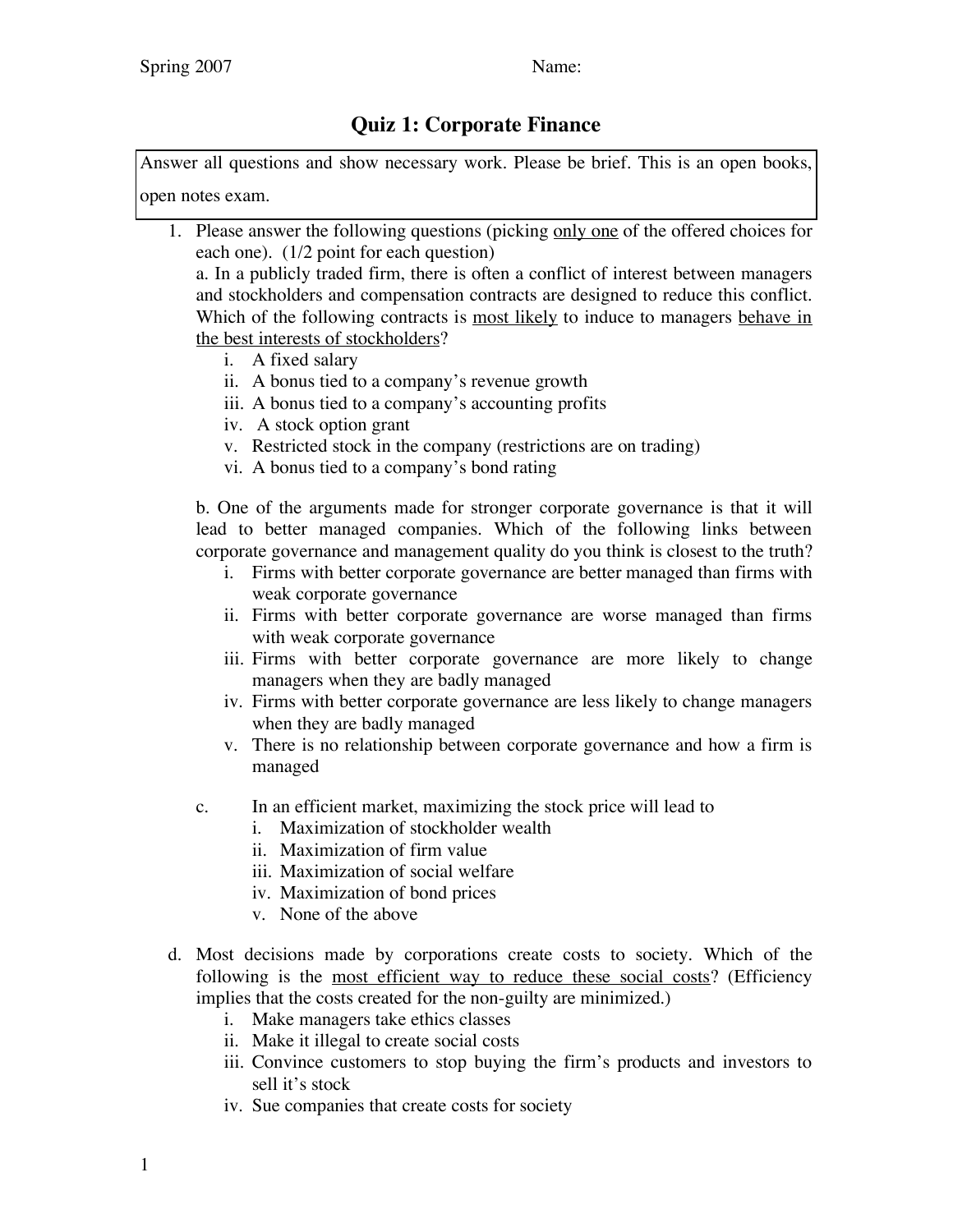2. You are reviewing a five-year monthly return regression of returns for Jamesway Corp, a U.S.-based consumer product company, against the S&P 500.

Return<sub>Jamesway</sub> =  $0.25\% + 0.80$  Return<sub>S&P 500</sub> R<sup>2</sup> =  $25\%$ 

The U.S. treasury bond rate is currently 4.75%, the treasury bill rate today is 4.25% and the historical equity risk premium is 4.91%.

a. After a recent statistics class, you are concerned about the low R-squared in this regression. You also find that Jamesway is a NASDAQ stock and that the Rsquared improves significantly (to 50%) if the returns are regressed against the NASDAQ, In estimating a beta for a stock for use with the CAPM, which of the following indices should you use? (1 point)

- i. The index which your stock is part of (NASDAQ).
- ii. The index for the sector to which your firm belongs (Consumer products).
- iii. The index that gives you the highest R-squared.
- iv. The broadest index in terms of risky assets represented
- v. An index reflecting your own stock holdings (you are a potential investor)

b. Based upon this regression, estimate the long-term cost of equity in \$ terms for this company. (1 point)

c. Assume that the stock will continue to earn the annualized Jensen's alpha, computed from the regression, for next year. If the stock price today is \$40 and there are no dividends paid, estimate the expected stock price a year from today. (The monthly riskfree rate during the regression period was 0.2%) (2 points)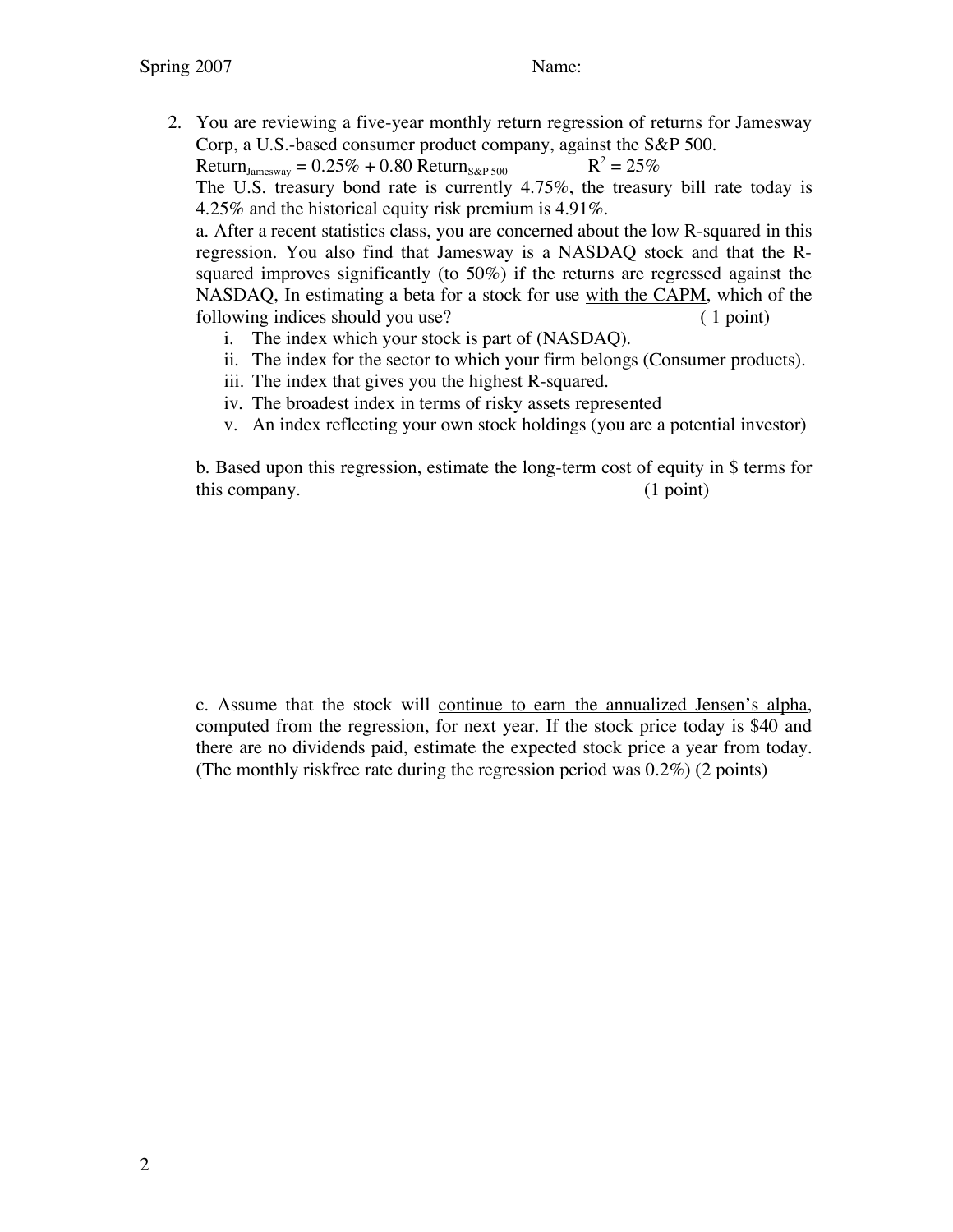3. You are assessing the effects of and acquisition of SpecTec, a highly levered specialty retailer, by Vail Inc., a consumer product company, and have collected the following information on the two companies:

| Company      | Market value of Equity                       | <b>Debt</b> | Beta |
|--------------|----------------------------------------------|-------------|------|
| Vail Inc.    | \$1000 million                               | \$500 mil   | 1.04 |
| SpecTec Inc. | \$200 million                                | \$800 mil   | 3.40 |
|              | You can assume a 40% tax rate for all firms. |             |      |

a. Estimate the unlevered beta of the combined company after the merger. (2 points)